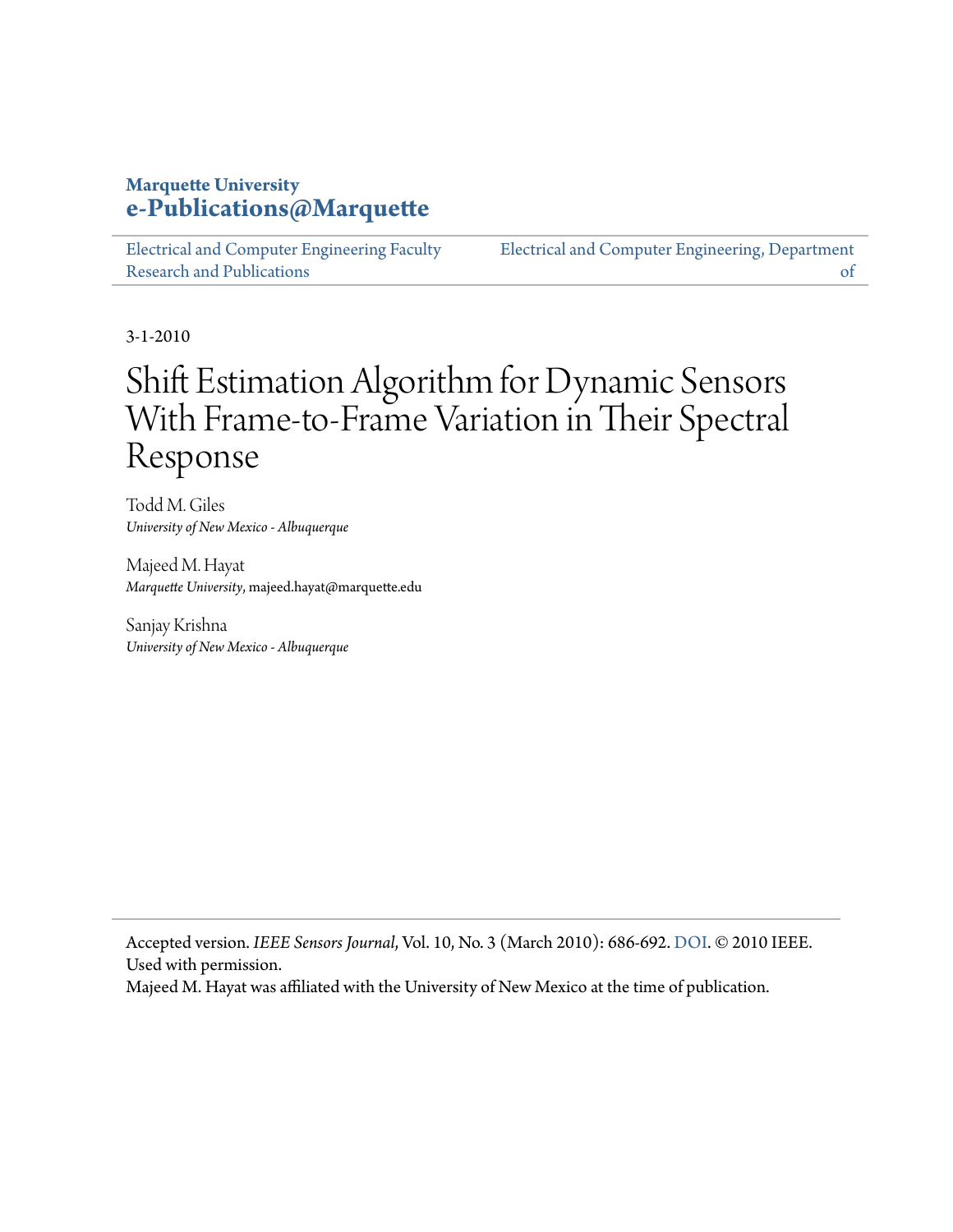#### **Marquette University**

## **e-Publications@Marquette**

## *Electrical and Computer Engineering Faculty Research and Publications/College of Engineering*

*This paper is NOT THE PUBLISHED VERSION;* **but the author's final, peerreviewed manuscript.** The published version may be accessed by following the link in th citation below.

*IEEE Sensors Journal*, Vol. 10, No. 3 (March 2010): 686-692. **DOI**. This article is  $\circ$  Institute of Electrical and Electronic Engineers (IEEE) and permission has been granted for this version to appear in [e-Publications@Marquette.](http://epublications.marquette.edu/) Institute of Electrical and Electronic Engineers (IEEE) does not grant permission for this article to be further copied/distributed or hosted elsewhere without the express permission from Institute of Electrical and Electronic Engineers (IEEE).

# Shift Estimation Algorithm for Dynamic Sensors with Frame-to-Frame Variation in Their Spectral Response

Todd M. Giles Center for High Technology Materials and the Department of Electrical and Computer Engineering, University of New Mexico, Albuquerque, NM, USA Majeed M. Hayat Center for High Technology Materials and the Department of Electrical and Computer Engineering, University of New Mexico, Albuquerque, NM, USA Sanjay Krishna Center for High Technology Materials and the Department of Electrical and Computer Engineering, University of New Mexico, Albuquerque, NM, USA

#### **Abstract:**

This study is motivated by the emergence of a new class of tunable infrared spectral-imaging sensors that offer the ability to dynamically vary the sensor's intrinsic spectral response from frame to frame in an electronically controlled fashion. A manifestation of this is when a sequence of dissimilar spectral responses is periodically realized, whereby in every period of acquired imagery,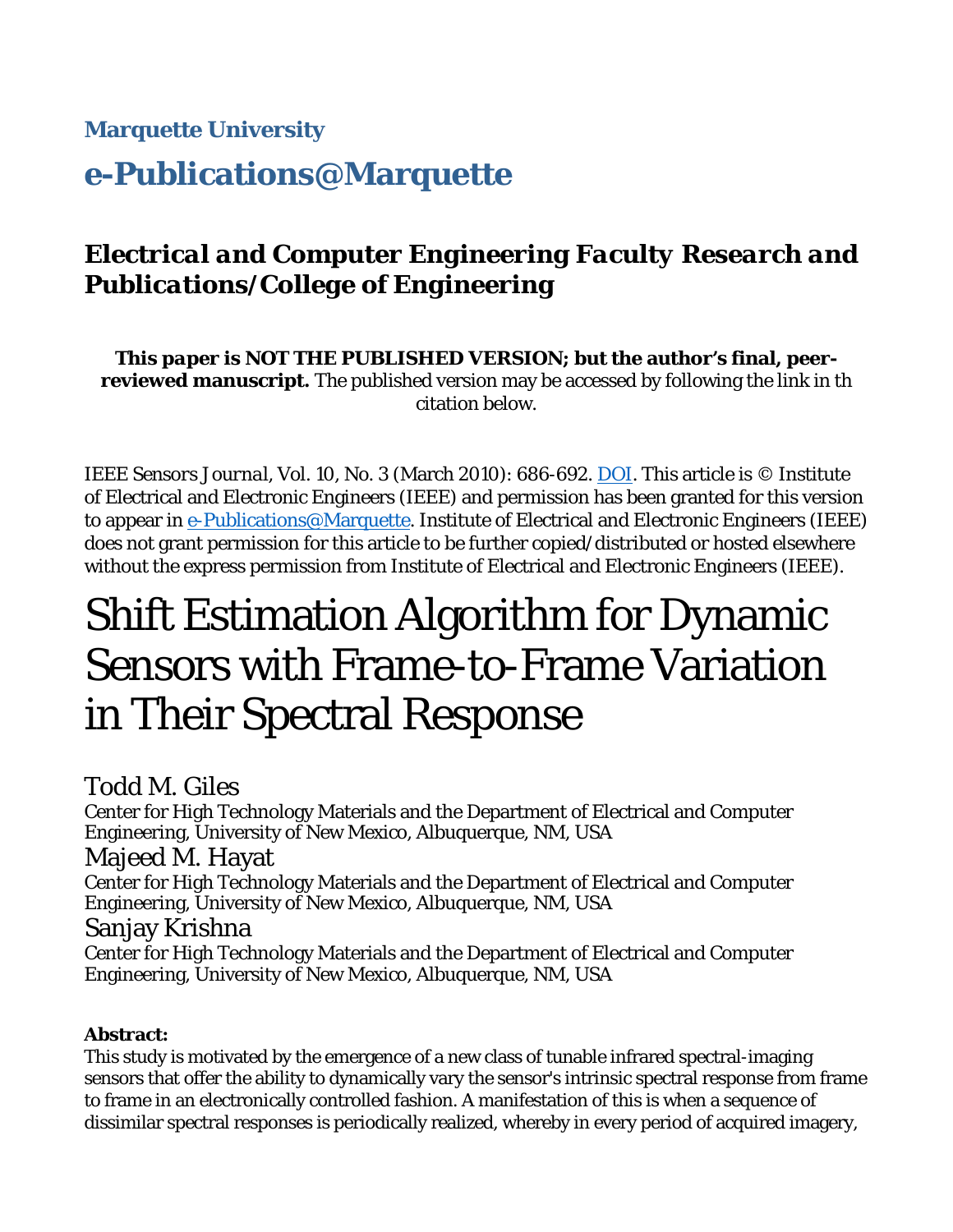each frame is associated with a distinct spectral band. Traditional scene-based global shift estimation algorithms are not applicable to such spectrally heterogeneous video sequences, as a pixel value may change from frame to frame as a result of both global motion and varying spectral response. In this paper, a novel algorithm is proposed and examined to fuse a series of coarse global shift estimates between periodically sampled pairs of nonadjacent frames to estimate motion between consecutive frames; each pair corresponds to two nonadjacent frames of the same spectral band. The proposed algorithm outperforms three alternative methods, with the average error being one half of that obtained by using an equal weights version of the proposed algorithm, one-fourth of that obtained by using a simple linear interpolation method, and one-twentieth of that obtained by using a nai¿ve correlation-based direct method.

#### SECTION I. Introduction

This study is motivated by the emergence of a new class of quantum-dot mid-IR focal-plane arrays (FPAs) that offer the ability to dynamically vary the sensor's intrinsic spectral response from frame to frame in an electronically controlled fashion. The variation in the spectral response is achieved by changing the applied bias voltage on the detectors.1 A manifestation of this is when a sequence of dissimilar spectral responses is periodically realized, whereby in every period of acquired imagery, each frame is associated with a distinct spectral band. One such operational detector has been recently demonstrated.<sup>2</sup>

With the new capability of spectral tunability come many algorithmic challenges to exploit the data that these sensors provide. Some prior algorithmic work has already been done at a single-pixel level; an example is the implementation of an algorithmic spectrometer for target recognition.3 An algorithm for algorithmic spectral-matched filtering for the purpose of hyperspectral feature selection and classification has also been developed and tested using this type of sensor.4 However, there remain many other unexplored areas of algorithm development that use the DWELL sensor; one such outstanding area is that of global shift estimation.

Global shift estimation is used in a variety of applications including electronic stabilization, $<sup>1</sup>$ </sup> improving image quality using overlapping motion compensated frames,<sup>6</sup> resolution enhancement,<sup>7–8,9,10,11</sup> and nonuniformity correction in IR FPAs.<sup>7,12–13,14</sup> The performance of each of these applications heavily relies on the accuracy of estimates of the frame-to-frame motion. This motion is typically determined by selecting one frame as the reference frame, and then estimating the spatial translation and rotation to the next frame in order to bring it to alignment with the first.

Most shift estimation algorithms assume no frame-to-frame variation in the detectors' spectral response. However, when such variation is present, the motion estimates may become highly inaccurate. This is because of loss of correlation between the initial reference image and the newly shifted frame that is generated by a detector with a different spectral response. Clearly, when the spectral response at the detector changes, what is seen at the detector will also change—even in the absence of any motion. Having a strong correlation between sequential images is a key factor in many shift estimation algorithms.

Different from the case when the spectral response of a sensor is stationary in time, in the dynamic DWELL sensor described earlier, the scenes from different spectral responses of the sensor will no longer be fully correlated to one another. An illustrative (perhaps extreme) example of this is shown in Fig. 1, where two images of the same scene have a contrast reversal effect due to differences in the reflectance of the materials in the scene as a function of wavelength. The cross correlation between these two images is minimal at the point of optimal shift, which is precisely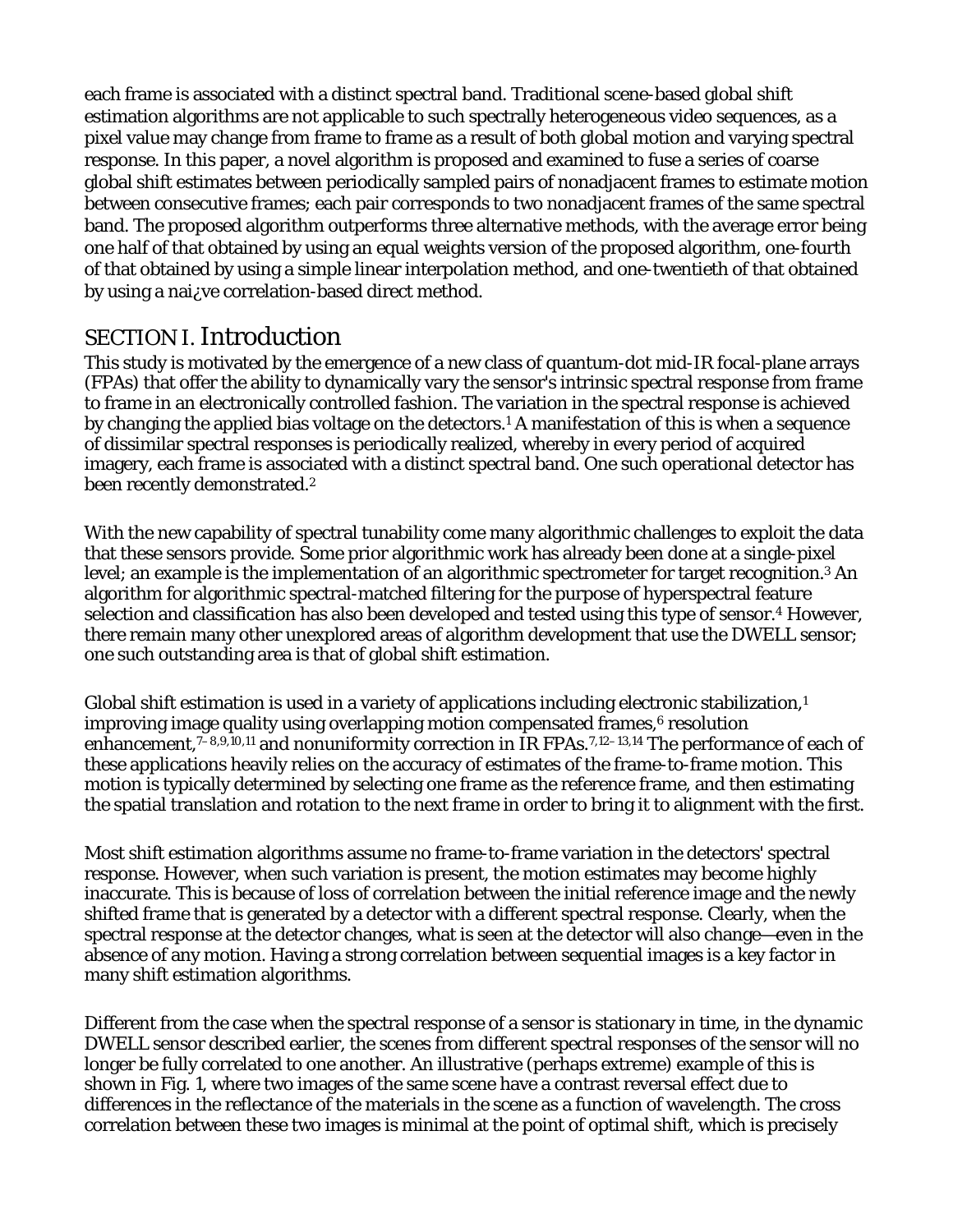when we expect it to be a maximum. Thus, we expect an erroneous shift estimate when using, for example, a cross-correlation-based method to compute the shift estimates.



**Fig. 1.** Two images of a glacier taken from the U.S. Department of Energy's Multispectral Thermal Imager (MTI) satellite. (a) Spectral response centered at 2.2 μm. (b) Spectral response centered at 8.6 μm.

There are many existing shift estimation algorithms for motion estimation between frames generated by a static (single band) FPA. Most common are cross-correlation-based techniques.15,16 Several methods attempt to improve the performance of cross-correlation methods by preprocessing the image. Examples of these include gradient-based techniques,17,18 and object,19 or point matching.20 All of these methods can perform well in estimating shifts from consecutive frames of similar spectral response at the detector, but all of them rely on the presence of strong correlation between corresponding images, something that may be lost when the spectral response at the detector changes from frame to frame.

In this paper, a novel algorithm is proposed to fuse a series of coarse global shift estimates between periodically sampled pairs of nonadjacent frames that correspond to nonadjacent frames of the same spectral band. The coarse global shift estimates are made using a projection-based shift estimator (PBSE),16 though they could be made using any existing shift estimator. The overlapping coarse estimates are then combined, using a weighted average scheme, to compute an estimate of the frame-to-frame motion. The weights are calculated taking into account the band-dependent variability in the accuracy of shift estimation for each band. The main contribution in this paper is centered in the idea of combining overlapping, coarse motion estimates to determine frame-toframe shifts without requiring correlation between consecutive frames.

The remainder of this paper is organized into four sections. In Section II, we develop a mathematical model of an image sequence generated by the spectrally dynamic DWELL quantumdot sensor. In Section III, we describe the proposed shift estimation algorithm in detail. In Section IV, we compare results obtained using the proposed algorithm with that of two simplistic alternative approaches. Finally, our conclusions are summarized in Section V.

## SECTION II. Mathematical Model

#### A. DWELL Sensor Image Sequence

The spectral response of the DWELL quantum-dot sensor is electronically controllable, allowing us to periodically capture a sequence of images with dissimilar spectral responses. Therefore, in every period of acquired imagery, each frame is associated with a distinct spectral band. We thus have an image sequence corresponding to a sensor whose spectral response varies dynamically from frame to frame, albeit in a periodic fashion. If we assume that there is negligible variation (nonuniformity) in the spectral response across pixels of the same frame, we can then define the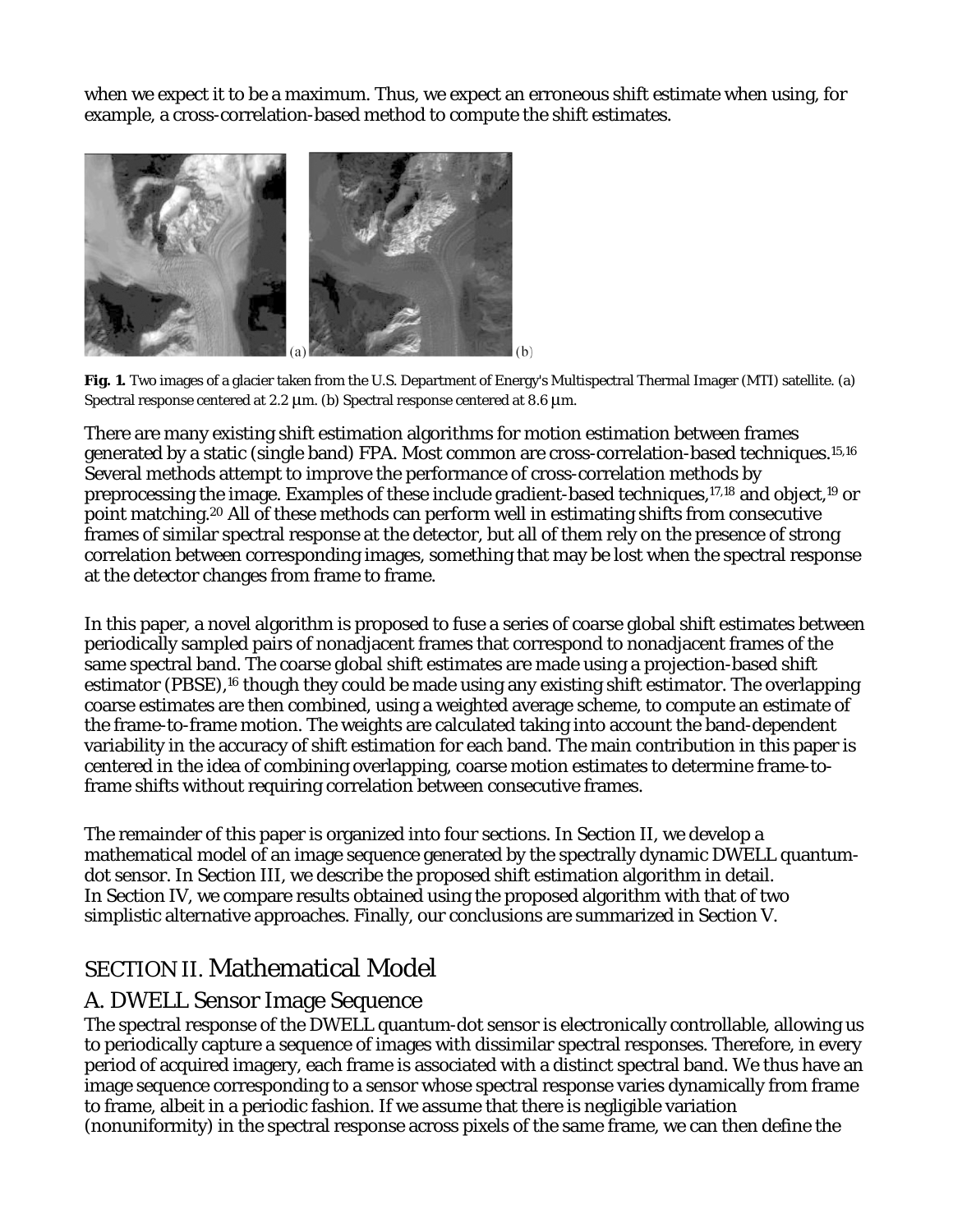spectral response simply in terms of the wavelength  $\lambda$  and the discrete time  $n$  at which the image was acquired. Moreover, since the spectral response repeats itself periodically, say every  $N$  frames, we have

$$
S(n,\lambda) = S(n+N,\lambda).
$$
 (1)

An image sequence taken from a sensor with this type of varying spectral response will contain a periodic sequence of images from N distinct spectral bands. We can define this image sequence **I** in terms of the actual intensity values, *J*, radiating from the scene, and subsequently detected on the sensor at each pixel  $(x, y)$ . Each intensity value is effectively filtered by the spectral response of the sensor at the discrete time  $n$ . This relationship is

$$
\mathbf{I}_n(x, y) = \int_{\lambda} J_n(x, y, \lambda) S(n \text{ mod } N, \lambda) d\lambda \tag{2}
$$

where  $I_n$  and  $I_n$  refer to the nth image in the image sequence and nth set of intensity values incident on the sensor, respectively. Note that each consecutive image is filtered by the periodically varying spectral response from frame to frame—leading to consecutive images that may have reduced correlation between them because of variation in the spectral response.

Note that [\(2\)](https://ieeexplore.ieee.org/document/#deqn2) is describing one of a myriad ways that one could possibly generate an image sequence from a sensor that allows for controlled spectral variation from frame to frame. Other applications may lend themselves to different types of image sequences, but the one here is chosen for its generality. Next, let us compare this new type of spectrally periodic image sequence to a collection of image sequences from multiple sensors with fixed (static) spectral responses.

The image sequence **I** can be thought of as an interleaved collection of image sequences from multiple sensors with nonvariable spectral responses. If we take every Nth frame of **I**, we note that the spectral response becomes a function of wavelength only and is no longer dependent on the discrete index *n*, as in [\(2\).](https://ieeexplore.ieee.org/document/#deqn2) By varying the starting value of *n* from 0 to  $N - 1$ , we obtain a collection of N image subsequences, each subsequence corresponding to a distinct, fixed spectral response.

As the spectral response in each of these  $N$  subsequences is fixed, it is possible to employ any one of the existing shift estimators to estimate the frame-to-frame shift in each of these  $N$  image subsequences. We reiterate that frame-to-frame shift in a subsequence corresponds to a shift in  $N$  frames in the original spectrally dynamic sequence. We also remind the reader that the totality of these motion estimates, one for each subsequence, yield a collection of  $N$  overlapping and coarse motion estimates in the original image sequence **I**.

#### B. Problem Definition: Determine the Frame-to-Frame Motion Estimates from Overlapping Coarse Motion Estimates

Clearly, knowledge of the motion between frames in the image sequence **I** in one period allows us to calculate the coarse motion estimate between two consecutive frames in the first subsequence; it is simply the vector sum of all intermediate frame-to-frame motion estimates. Let us use this simple relationship to model a corresponding inverse problem.

Let us define  $\vec{x}_n$  as the 2-D global translational vector (hereafter, termed global motion) between frames *n* and  $n + 1$  in the image sequence **I**. Let us define  $\vec{y}_n$  as the global motion between frames *n* and  $n + N$  of the image sequence **I**. In other words, this is the coarse motion between the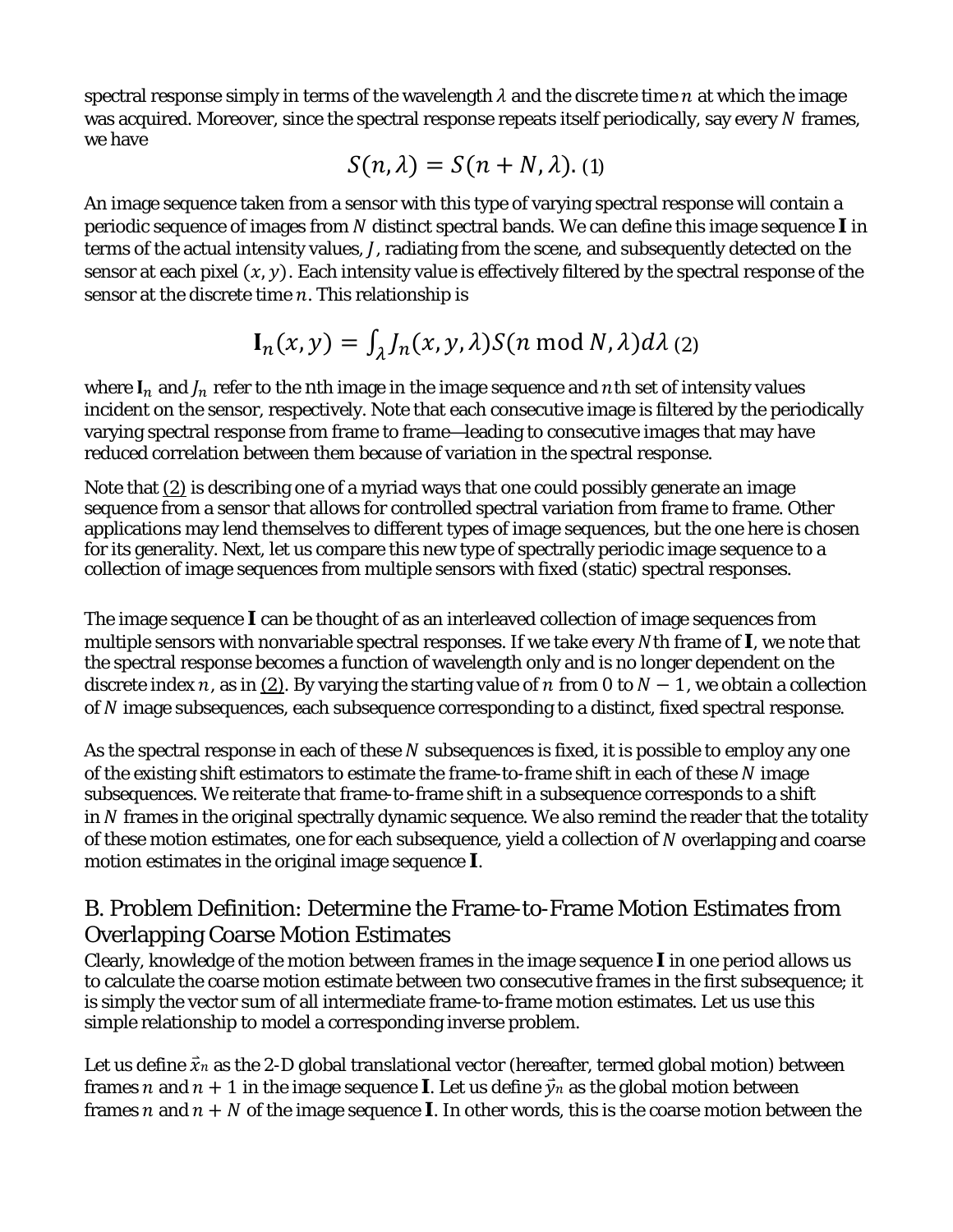frames  $I_n$  and  $I_{n+N}$ . We can now relate  $\vec{y}_n$  (the motion between frames in a subsequence) in terms of  $\vec{x}_n$  (the motion between consecutive frames in the original sequence) as follows:

$$
\overrightarrow{y}_n = \sum_{i=n}^{n+(N-1)} \overrightarrow{x}_i . (3)
$$

By using this relationship (also see Fig. 2 for visual representation), we can now describe the problem in the form of an ill-posed inverse mathematical problem. Let us begin by considering a special case.



**Fig. 2.** Visual representation of sample frame to frame motion vectors  $(\frac{\rightarrow}{x}n's)$  and their relationship to the overlapping coarse motion estimates  $(\vec{y}_n's)$  given <u>(3)</u>.

If we make the oversimplifying assumption that the motion has a constant velocity (i.e., no acceleration), then the solution is trivial: divide any of the coarse motion estimates overlapping the frame-to-frame motion of interest by the number of frame-to-frame transitions contained within the coarse motion estimate  $(N)$ , i.e.,

$$
\vec{x}_n = \frac{\vec{y}_i}{N}, i = n - (N - 1), \dots, n.
$$
 (4)

Note that this will give N different solutions for each individual  $\vec{x}_n$ . If indeed the motion had constant velocity, and all of the coarse motion estimates calculated were perfectly accurate, then we would end up with the same solution each time. In actuality, however, the motion estimates will not be perfect every time; thus, we will need to intelligently combine the different solutions in an attempt to get the best possible solution for each  $\vec{x}_n$ .

As will be shown later, using this simplifying assumption of constant velocity, as well as using a novel approach to combine each of the  $N$  solutions provides an accurate solution to the problem of determining frame-to-frame motion estimates, given only periodic overlapping coarse motion estimates between every  $N$  frames.

#### SECTION III. Algorithm

The rationale of the proposed algorithm is to use coarse and overlapping motion estimates between each pair of frames in every subsequence to calculate frame-to-frame motion estimates by using a weighted average scheme. An enabling idea is that the weights are chosen inversely proportional to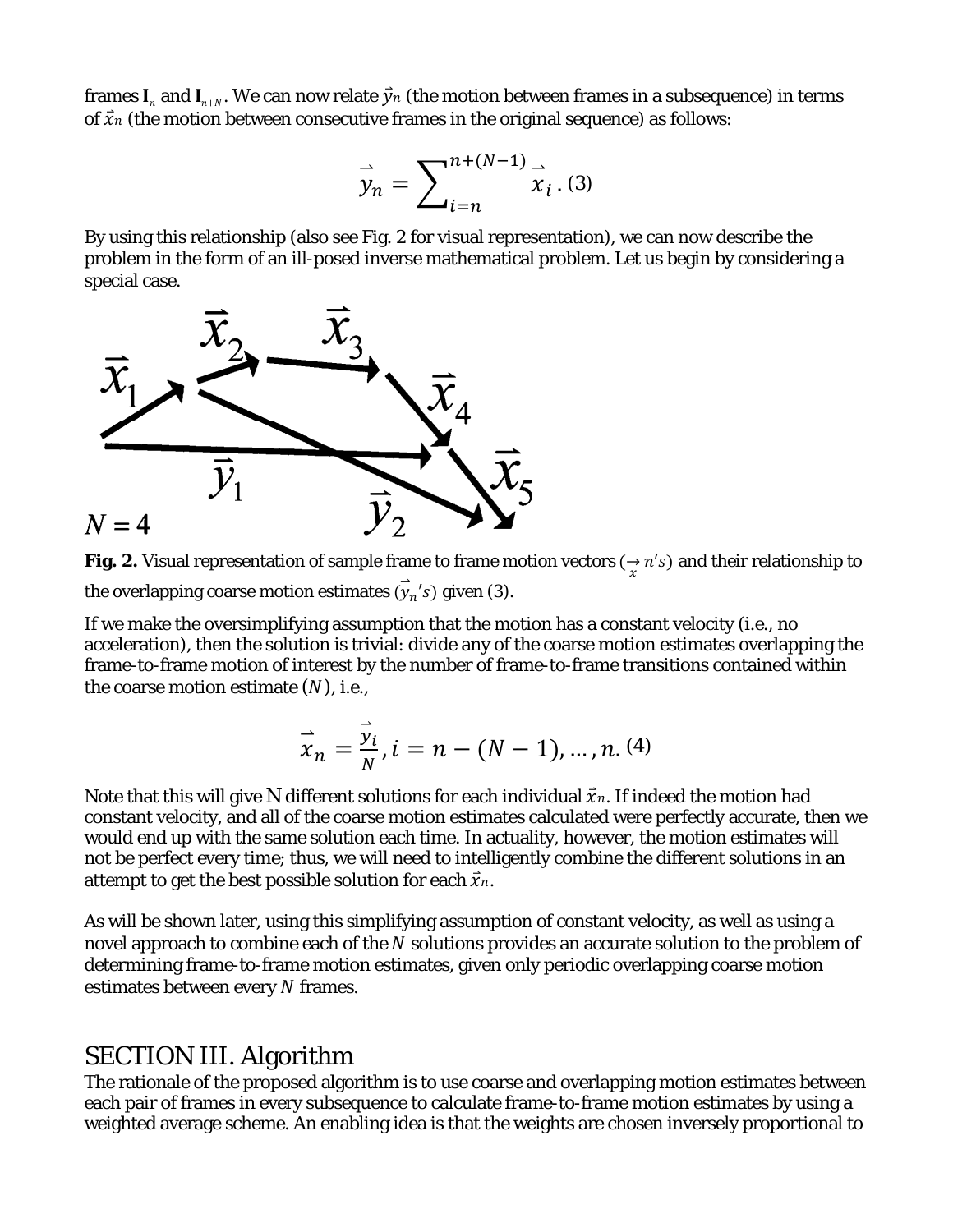the "error" measured for each coarse motion estimate so as to give a higher emphasis on coarse motion estimates with small error. The detailed description of the algorithm, which we term the spectrally dynamic shift estimator (SDSE), is described shortly.

#### A. Coarse Motion Estimates

Coarse motion estimates between each pair of frames from each subsequence of images from the same band are computed using any traditional shift estimation algorithm. For this study, we used a PBSE for all coarse motion estimates.<sup>16</sup> This gives us a set of coarse motion estimates, which are

represented in our math model as the  $\vec{y}_n$ 's.

#### B. Error for Coarse Motion Estimates

In order to usefully combine the overlapping coarse motion estimates, it is important to be able to quantify how "good" each estimate is. The quality of each coarse motion estimate is related directly to how well the motion compensated image matches the original. For a perfect estimate—assuming no temporal noise—if you take the frame  $I_n$  and shift it by the vector  $\vec{y}_n$ , you should end up with an exact copy of the frame  $I_n$  in the overlapping regions of the two images. To calculate the rms error related to each coarse motion estimate, we will simply subtract each pixel in the overlapping region (call this region O) of the shifted version of the source frame with that of the destination frame. We will then square these differences, sum them up, and then take the square root of that sum. This gives us the rms error  $e_n$  associated with each motion estimate  $\vec{y}_n$ 

$$
e_n = \sqrt{\sum_{x,y \in O} (\mathbf{I}_n(x + \overrightarrow{y}_n)_x, y + \overrightarrow{y}_n)_y) - \mathbf{I}_{n+N}(x, y))^2}
$$
 (5)

where  $(\vec{y}_n)_x$  refers to the shift in the  $x$ -direction of the motion estimate  $\vec{y}_n$  and  $(\vec{y}_n)_y$  refers to the shift in the y-direction of the motion estimate  $\vec{\gamma}_n$ .

There is still an issue with the way we are calculating the rms error in [\(5\).](https://ieeexplore.ieee.org/document/#deqn5) If we want to compare rms errors from different overlapping coarse motion estimates, we would like to compare errors that are related to one another in some normalized fashion. As such, we need to normalize the rms error such that regardless of the intensities of the input images, and regardless of the size of the overlapping region O, that the rms errors all approach some minimum value when the motion estimate is most accurate and increase proportionally larger as the accuracy drops.

First, in order to normalize the size of the overlapping region rather than taking the entire region, we will simply define the region O to be the center of the target frame  $I_{n+N}$  with the outer edges stripped off. The amount of the outer edges stripped off can be variable, but only needs to be as large as the largest motion estimate that we expect to see. Thus, region O is a subset of the overlapping region between each pair of frames. By stripping off the outer edges, we are comparing the same number of overlapping pixels when determining the rms error for each of the coarse motion estimates.

Next, we will normalize the rms error to be independent of the intensity values of each frame. For example, if we have one band with very large intensity values, then a higher rms error value will occur for small motion estimate errors, compared with a band with very small intensity values and the same motion estimate error. To normalize, we simply divide the intensity values by the average of the  $L_2$ -norms (or Euclidean vector norms) of the source and destination frames before working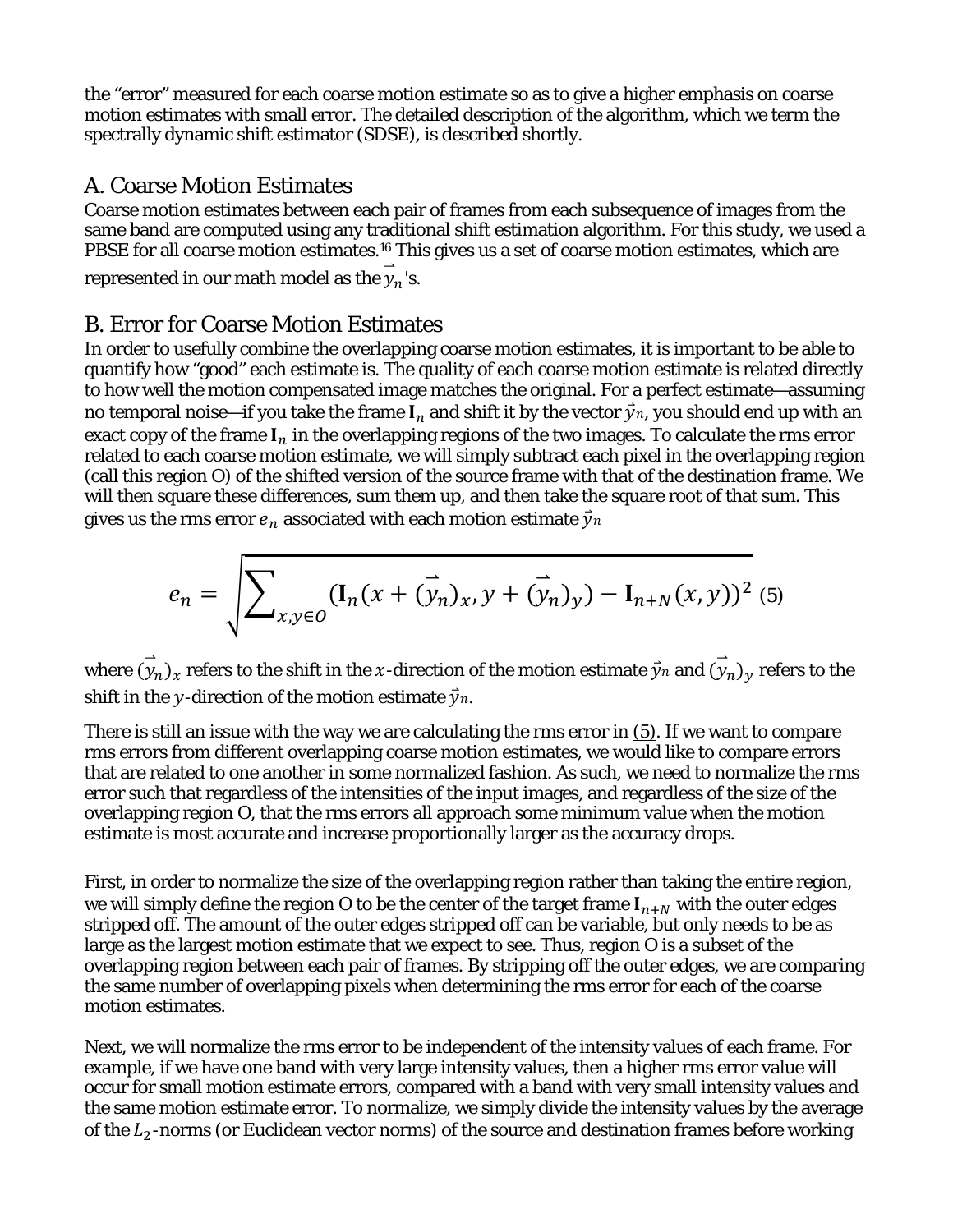with them, i.e., we normalize the images before computing the motion estimates. The rms error equation given in [\(5\)](https://ieeexplore.ieee.org/document/#deqn5) still holds if we first assume that  $I_n$  and  $I_{n+N}$  have both been normalized in

this manner prior to being used to calculate the rms error. Let us designate  $\hat{\mathbf{I}}_n$  and  $\mathbf{I}_{n+1}$  the normalized versions of  $I_n$  and  $I_{n+N}$ , respectively. Thus, our final normalized rms error  $\overset{\circ}{e}_n$ associated with each motion estimate  $\vec{y}_n$  is

$$
\hat{e}_n = \sqrt{\sum_{x,y \in O} (\hat{\mathbf{I}}_n(x + \vec{y}_n)_x, y + \vec{y}_n)_y) - \hat{\mathbf{I}}_{n+N}(x, y))^2}.
$$
 (6)

#### C. Frame-to-Frame Motion Estimates Using Weighted Averages

Now that we have all of the overlapping coarse motion estimates, along with their corresponding rms errors, we can estimate each of the frame-to-frame motion estimates as described in [\(4\).](https://ieeexplore.ieee.org/document/#deqn4) We will then have N different estimates for each frame-to-frame estimate (the  $\vec{x}_n$  's).

We can improve the final shift estimate if we use an intelligent weighted average scheme. One such set of weights we can use is the normalized set of the inverses of the rms errors associated with each coarse motion estimate. This gives us the benefit of giving a higher bias to those coarse motion estimates that are accurate and a small bias to those that are not. Thus, our final estimate for each  $\vec{x}$ <sup>n</sup> is given by

$$
\widetilde{\vec{x}}_n = \frac{1}{N} \sum_{i=n-(N-1)}^n w_i \widetilde{\vec{y}}_i
$$
 (7)

where  $\vec{x}_n$  is the weighted average of all the solutions for  $\vec{x}_n$  and  $w_i$  is the normalized weight associated with each coarse estimate's rms error

$$
W_i=\frac{a}{e_i}\cdot (8)
$$

The term a is the normalization term used to ensure that the sum of all the weights sum to 1, i.e.,

$$
\sum_{i=n-(N-1)}^{n} w_i = 1.
$$
 (9)

Solving for  $a$ , we obtain

 $\tilde{\cdot}$ 

$$
a = \frac{1}{\sum_{i=n=(N-1)}^{n} \frac{1}{\frac{\lambda}{\lambda}}}(10)
$$

This completes the description of the SDSE algorithm.

In summary, we have computed a frame-to-frame motion estimate using weighted averages of overlapping coarse estimates. In the next section, we will analyze by comparison how well this algorithm performs versus other more trivial alternatives.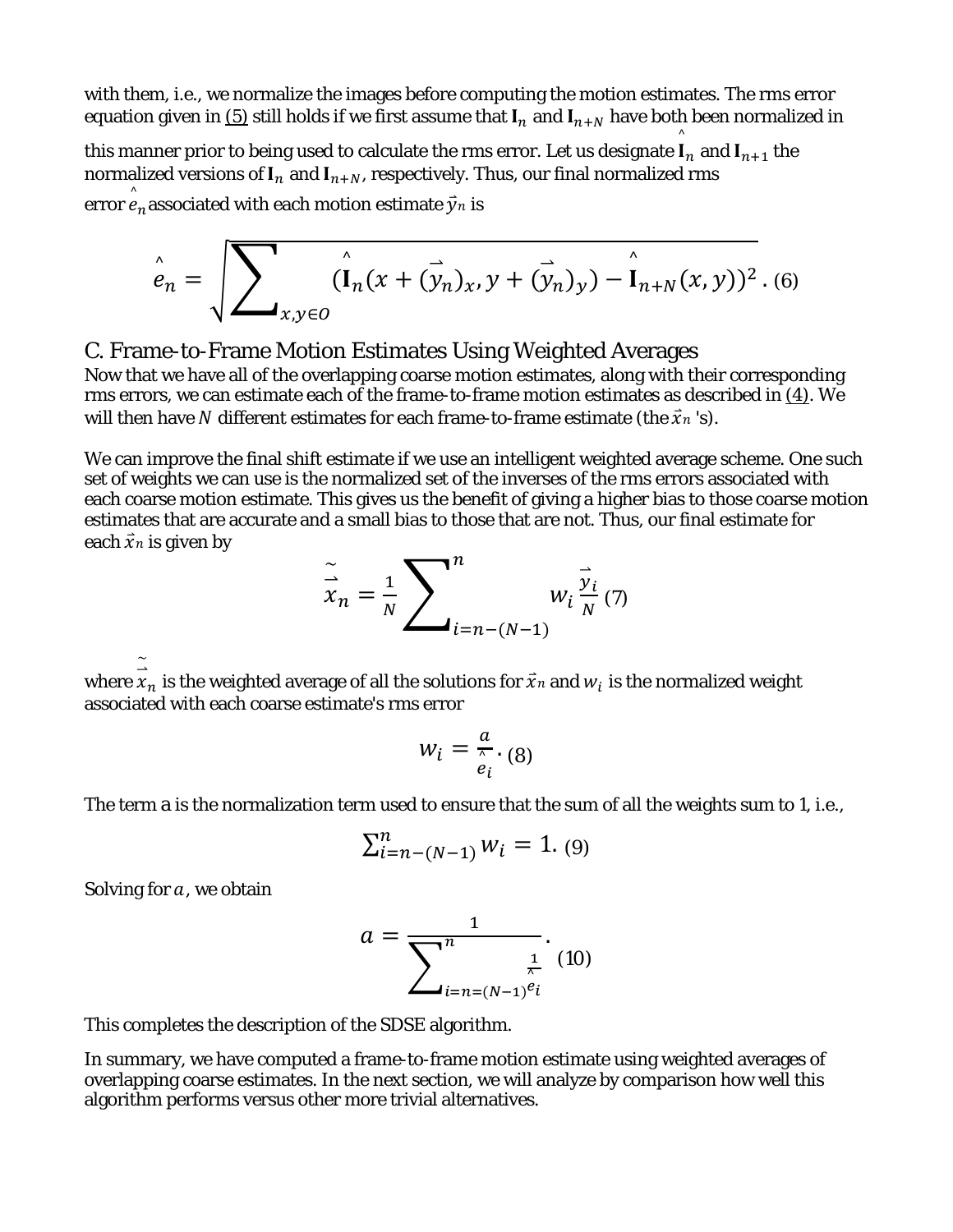## SECTION IV. Algorithm's Performance Analysis

The algorithm described before, the SDSE algorithm, will be compared to three other algorithms, namely the direct method, the simple interpolation method, and the equal weights method, all of which are described in detail later. Multiple datasets will be used, exhibiting both linear and accelerated motion, as well as giving a variety of spectral scene signatures. All of the raw data used comes from preprocessed datasets from the multispectral thermal imager (MTI).21

#### A. Multispectral Thermal Imager (MTI)

MTI is a Department of Energy (DOE) satellite imaging system designed to collect radiometrically calibrated, medium resolution imagery in 15 spectral bands ranging form  $0.45-10.70 \mu m$ <sup>21</sup> MTI itself is not a dynamic sensor with frame-to-frame variation in its spectral response, but is rather a push-broom sensor acquiring all 15 bands simultaneously as the sensor is swept across a scene. Scene imagery from MTI is used as a realistic source of radiometric data for use in testing our algorithm. Four bands from eight different scenes were used as the base data.

In order to simulate a dynamic sensor with frame-to-frame variation in its spectral response, a 256×256 viewpoint was swept across each of the four bands in an MTI scene using simulated motion vectors. Frames from each of the four chosen bands were then interleaved to create periodic image sequences. The same motion vectors were then applied to each subsequent scene, and then each of the algorithms were applied to the resultant image sequences.

Using simulated motion provides us the ability to have truth data for which we can compare our motion estimates to. This truth data are not used in any of the calculations of our motion estimates, i.e., they can run without any knowledge of sensor and/or scene movement, but are only as used a comparison tool after the fact to determine absolute error in the frame-to-frame motion estimates calculated by each method. The error reported next is the sum of the average pixel error in the horizontal direction across all motion estimates in one scene and that of the average pixel error in the vertical direction in one scene. The maximum, minimum, and average errors across the eight scenes are reported.

#### B. Simulated Motion

Three shift estimation methods were applied to three different simulated motions across all eight MTI scenes.

The first simulated motion was constant linear motion in both the horizontal and vertical directions. A total of 30 frames were generated with a constant motion of two pixels in both the horizontal and vertical directions between each pair of consecutive frames. This motion will be referred to as *linear motion without jitter*.

The second simulated motion was generated by taking the constant linear motion and adding a random jitter on top of that motion. The jitter was either 1 or 0 in the vertical direction, and was 0, 1, or 2 in the horizontal direction. This allowed for a motion of 2–4 pixels in the horizontal direction between frames, and between 2 and 3 pixels in the vertical direction between frames. The jitter was generated randomly one time, and then that same jitter was reused across each of the shift estimation methods to allow for better comparison. This motion will be referred to as *linear motion with jitter*.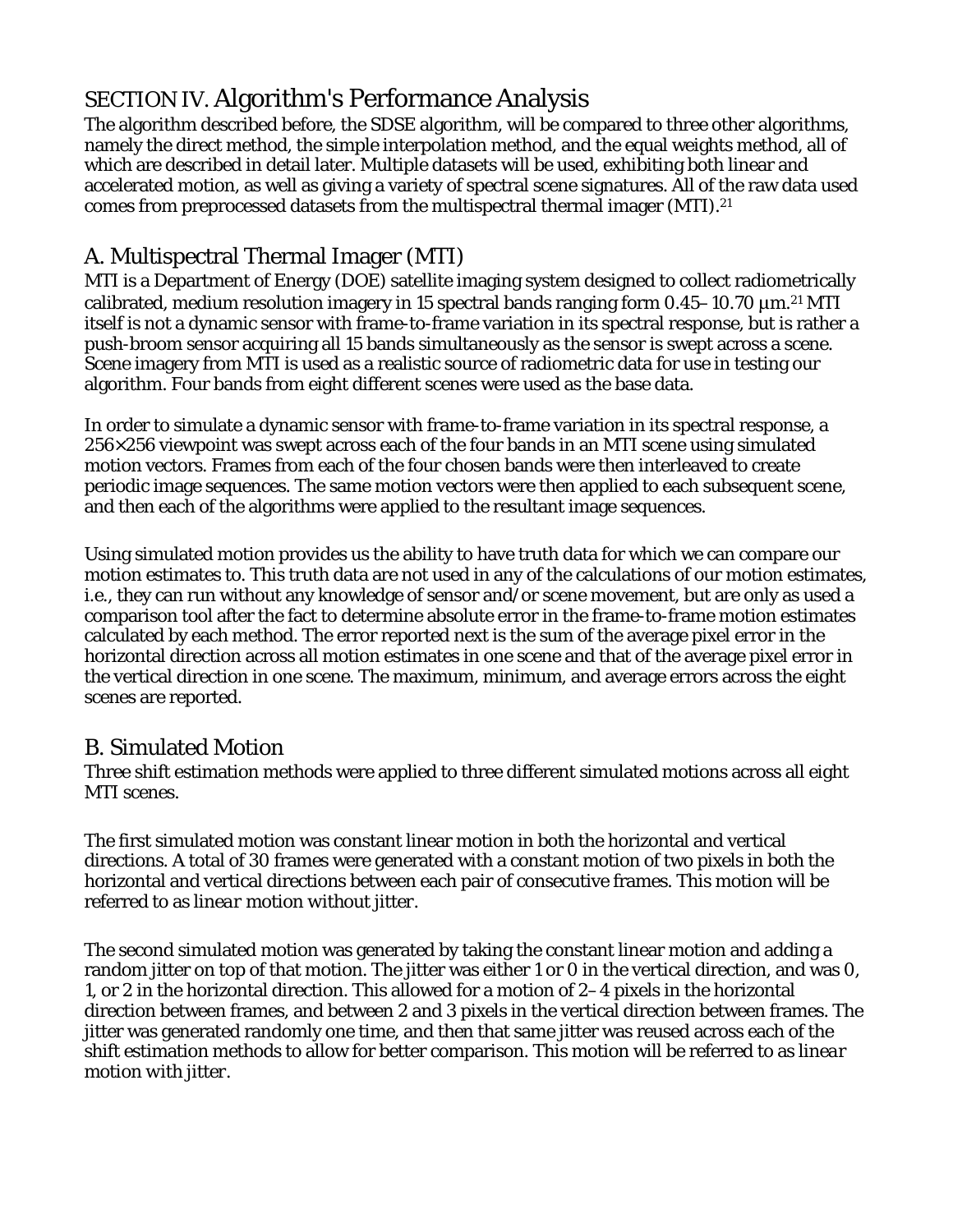The third and final simulated motion was that of constant acceleration in both the horizontal and vertical directions, with a complete reverse in acceleration after frame the fifteenth frame (again 30 total frames were generated). Motion started at 1 pixel per frame in both the horizontal and vertical directions, increased to eight pixels per frame, and then decreased back to one pixel per frame. This motion will be referred to as *accelerated motion*.

#### C. Direct Method

The direct method is a naïve method used to calculate frame-to-frame motion estimates in a sensor with frame-to-frame variation in its spectral response. This method simply takes an existing algorithm, in our case, the PBSE algorithm, and applies it directly to two consecutive frames, ignoring the fact that their spectral response has changed.

For linear motion without jitter, the maximum error obtained using this method was 20.4 pixels. The minimum error was 16.5 pixels. The overall average was 18.2 pixels.

For the linear motion with jitter, the maximum error was 21.2 pixels, the minimum error was 13.9 pixels, and the overall average error was 18.5 pixels. For accelerated motion, the maximum error was 23.4 pixels, the minimum error was 17.3 pixels, and the overall average error was 19.8 pixels.

The errors remain fairly consistent across each of the three simulated motions. In fact, the motion estimate error for this method is directly correlated to the size of overlapping images used in the PBSE algorithm. The results for each of the earlier reported estimates all used a 10 pixel buffer area around the images being correlated. When doubling this buffer area to 20 pixels, the errors also doubled, with the mean motion error becoming 37.3 pixels for the linear motion with jitter case, for example. As expected, the PBSE algorithm is completely ineffective at estimating motion between two consecutive frames of different spectral content as shown by these high errors.

#### D. Interpolation Method

The interpolation method uses a single coarse estimate to determine the frame-to-frame motion estimates. In other words, the weights for all, but one overlapping motion estimate are set to 0, while the weight of a single arbitrary band is set to 1. This is the same as taking a single result from [\(4\)](https://ieeexplore.ieee.org/document/#deqn4) and discarding all the others. This method requires less computation than the direct method, as a single coarse estimate is used to calculate multiple frame-to-frame motion estimates. For example, if four bands were used, this would be four times faster than the direct method.

For linear motion without jitter, the maximum average error was 9.9 pixels. The minimum average error was 0 pixels. The overall average error was 2.8 pixels. The interpolation method works just fine in some cases (perfect even for one), but it has no way to dampen the effect of bad estimates as shown by the maximum error of nearly 10 pixels in one case.

For linear motion with jitter, the maximum average error was 7.8 pixels, the minimum average error was 0.9 pixels, and the overall average error was 2.0 pixels. The maximum average error for this case was an anomaly among the eight datasets used—taking that one sample out, the overall average error is reduced to 1.1 pixels.

For accelerated motion, the maximum average error was 8.4 pixels, the minimum average error was 1.0 pixel, and the overall average error was 4.1 pixels.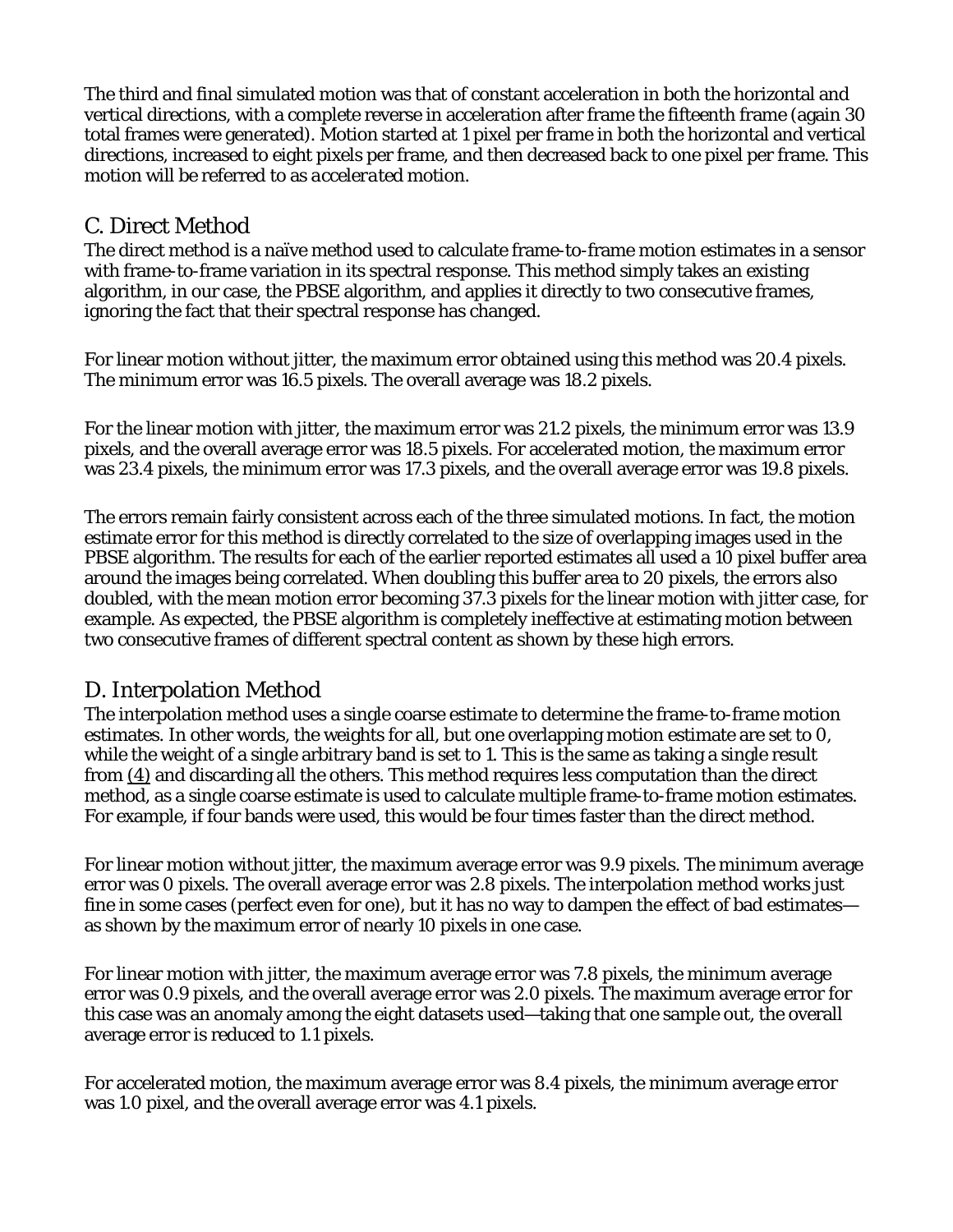The interpolation method outperforms the direct method on all accounts, as expected. Still, the overall average errors are all still fairly large.

#### E. Equal Weights Method

The equal weights method ignores the error estimates generated by using [\(6\),](https://ieeexplore.ieee.org/document/#deqn6) and assigns equal weights in [\(7\).](https://ieeexplore.ieee.org/document/#deqn7) In this case, all four weights are assigned the value 0.25. If our coarse motion estimates were without any error, then this method would be identical to the proposed method. This method is computationally equivalent to the direct method (i.e., slower than the interpolation method), as it requires the same number of motion estimates to be calculated as the direct method.

For linear motion without jitter, the maximum error was 3.1 pixels. The minimum error was 0 pixels. The overall average was 1.5 pixels. For linear motion with jitter, the maximum error was 2.7 pixels, the minimum error was 0.8 pixels, and the overall average error was 1.8 pixels. For accelerated motion, the maximum error was 4.0 pixels, the minimum error was 0.9 pixels, and the overall average error was 2.3 pixels. It can be concluded that there is a great improvement across the board when equal weights are used, as compared to the interpolation method. The overall average errors were nearly cut in half across the board. Using each of the coarse motion estimates equally instead of just one substantially improves the results.

#### F. SDSE Method

The SDSE method has been described in detail before in Section III. The same simulated motion was also used to test the performance of the SDSE method. The region O used in calculating the error estimates of [\(6\)](https://ieeexplore.ieee.org/document/#deqn6) was picked to range from 1 to 100 for both  $x$  and  $y$ . This method is computationally slower than the equal weights method because of the extra error calculation involved for each motion estimate calculated.

For linear motion without jitter, the maximum error was 2.5 pixels. The minimum error was 0 pixels. The overall average was 0.6 pixels. For linear motion with jitter, the maximum error was 2.0 pixels, the minimum error 0.8 pixels, and the overall average error was 1.2 pixels. For accelerated motion, the maximum error was 1.6 pixels, the minimum error was 0.5 pixels, and the overall average error was 0.9 pixels.

It is seen that there is an obvious improvement in using the proposed method over any of the prior methods. An inherent benefit of using this method is its ability to ignore highly erroneous coarse motion estimates. This is very apparent when comparing the maximum errors of the prior methods with that of the proposed method. On average, there is approximately a two times improvement over the equal weights method, and a four times improvement over the interpolation method when using the SDSE method. In the special case with one or more highly erroneous coarse motion estimates, the SDSE method was observed to perform more than ten times better than the equal weights method, an order of magnitude improvement. These results are summarized in Table I and Fig. 3.

|                      | <b>Direct Method</b> | <b>Interpolated Method</b>   | <b>Equal Weights Method</b> | <b>Proposed Method</b> |
|----------------------|----------------------|------------------------------|-----------------------------|------------------------|
|                      |                      | <b>Linear Motion without</b> |                             |                        |
|                      |                      | <b>Jitter</b>                |                             |                        |
| <b>Minimum Error</b> | 16.5 pixels          | 0 pixels                     | 0 pixels                    | 0 pixels               |
| <b>Maximum Error</b> | 20.4 pixels          | 9.9 pixels                   | 3.1 pixels                  | 2.5 pixels             |
| <b>Average Error</b> | 18.2 pixels          | 2.8 pixels                   | 1.5 pixels                  | 0.6 pixels             |

**Table I** Error Comparison Between Motion Estimation Methods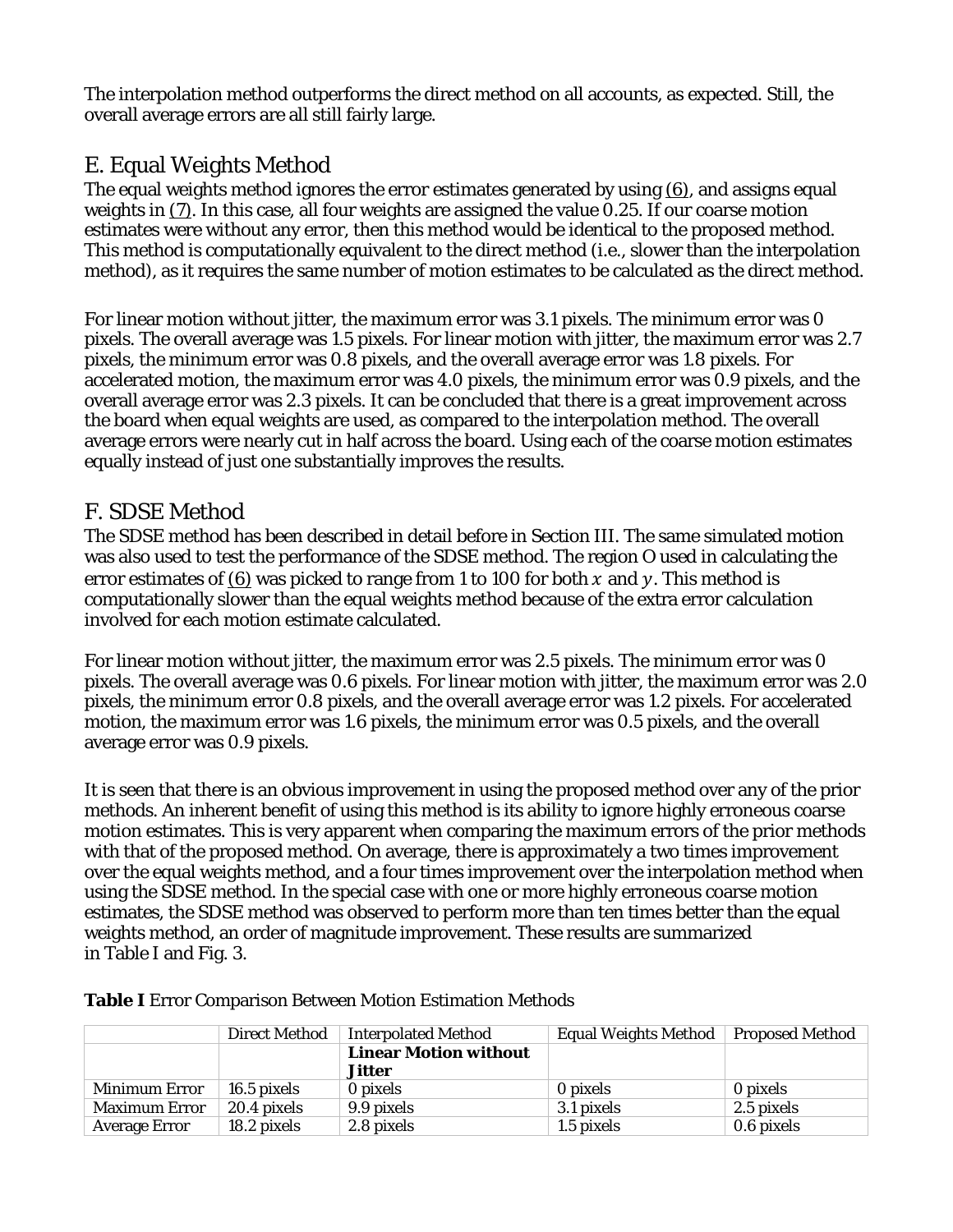|                      |             | <b>Linear Motion with</b><br><b>Jitter</b> |            |            |
|----------------------|-------------|--------------------------------------------|------------|------------|
| <b>Minimum Error</b> | 13.9 pixels | 0.9 pixels                                 | 0.8 pixels | 0.8 pixels |
| <b>Maximum Error</b> | 21.2 pixels | 7.8 pixels                                 | 2.7 pixels | 2.0 pixels |
| <b>Average Error</b> | 18.5 pixels | 2.0 pixels                                 | 1.8 pixels | 1.2 pixels |
|                      |             |                                            |            |            |
|                      |             | <b>Accelerated Motion</b>                  |            |            |
| <b>Minimum Error</b> | 17.3 pixels | 1.0 pixels                                 | 0.9 pixels | 0.5 pixels |
| <b>Maximum Error</b> | 23.4 pixels | 8.4 pixels                                 | 4.0 pixels | 1.6 pixels |
| <b>Average Error</b> | 19.8 pixels | 4.1 pixels                                 | 2.3 pixels | 0.9 pixels |

The Proposed method performs well in all cases, much better than any of the more naïve methods it is compared against[.](https://ieeexplore.ieee.org/mediastore_new/IEEE/content/media/7361/5416584/5419259/5419259-table-1-source-large.gif)



**Fig. 3.** Graph of the normalized errors for the direct, interpolated, equal weights, and SDSE, respectively. Errors have been normalized to the largest error. Error bars show the range from the minimum average error to the maximum average error, with the overall average error for each simulated motion and motion estimation method marked.

### SECTION V. Conclusion

With the advent of new sensing technologies able to provide new types of multispectral data, we must begin to address the algorithmic needs to effectively process these data. For dynamic sensors with frame-to-frame variation in their spectral response, an effective technique has been demonstrated to compute the frame-to-frame motion estimates accurately. This technique effectively applies any existing shift estimation algorithm to a new type of image sequence with accurate results.

There are several direct paths forward to extend and enhance the work that has been presented in this study. First, the SDSE algorithm needs to be applied to images acquired from a dynamic DWELL FPA. There are differences between the MTI data used to validate this algorithm and that coming from an actual DWELL sensor. These differences could affect the effectiveness of the SDSE algorithm. Next, different regularization methods could be used to solve the inverse problem, instead of assuming linear motion in between each coarse motion estimate. There may be other regularization methods that would improve the SDSE algorithm. Lastly, the DWELL sensor model given within this paper does not take into account noise (e.g., dark current). Modeling the noise and thus taking a statistical approach at solving this problem should help improve the effectiveness of this algorithm applied to data from dynamic DWELL sensors.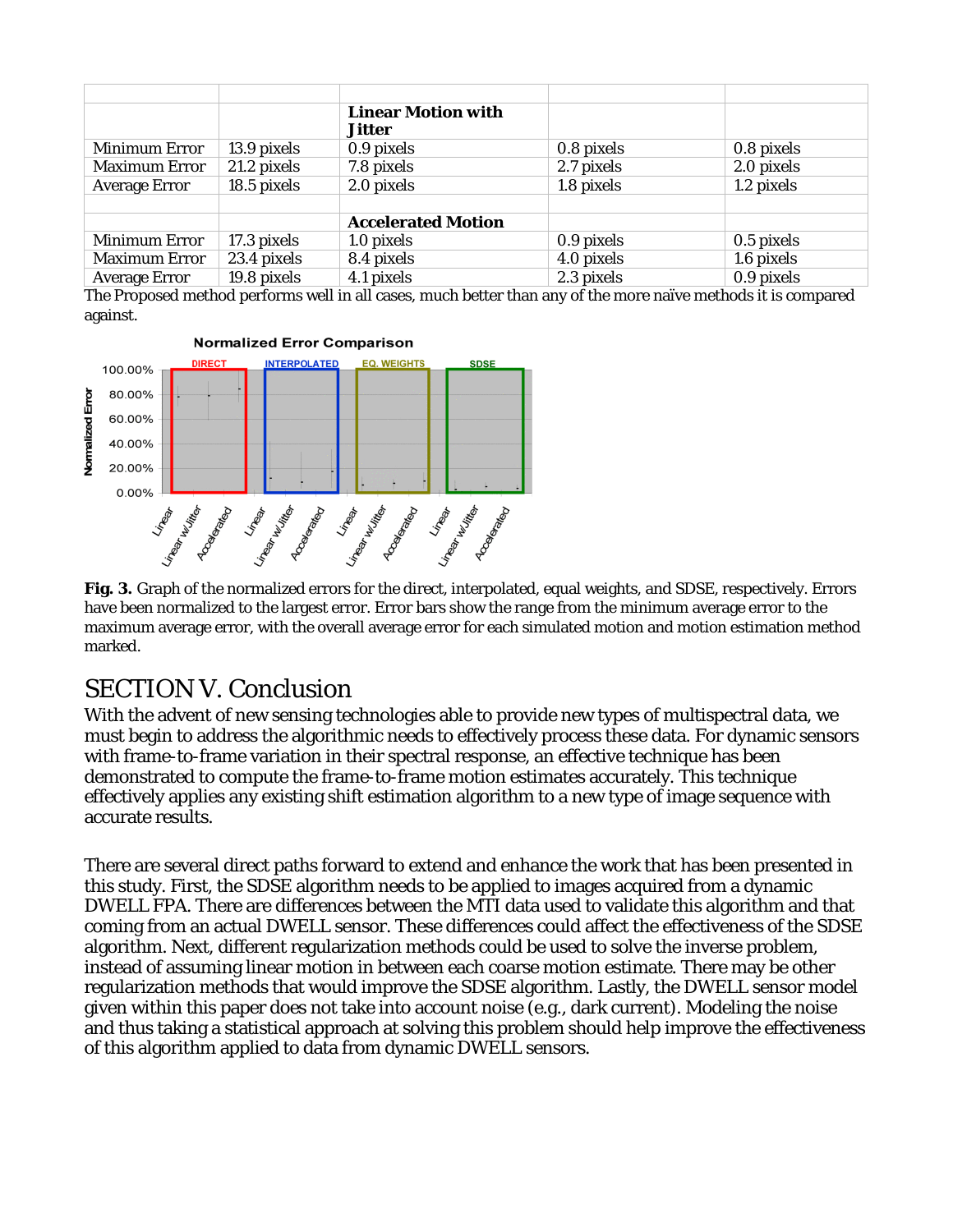#### References

- **1.** S. Krishna, M. M. Hayat, J. S. Tyo, U. Sakoglu, S. Raghavan, *Spectrally adaptive quantum dot infrared sensors for focal plane arrays*, May 2007.
- **2.** W.-Y. Jang, M. M. Hayat, J. S. Tyo, R. S. Attaluri, T. E. Vandervelde, Y. D. Sharma, R. Shenoi, A. Stintz, E. R. Cantwell, S. Bender, S. Krishna, "Demonstration of bias controlled algorithmic tuning of quantum dots in a well (DWELL) mid-infrared detectors", *IEEE J. Quantum Electron.*.
- **3.** W.-Y. Jang, R. S. Attaluri, S. Annamalai, M. M. Hayat, J. S. Tyo, S. Krishna, "Development of an algorithmic spectrometer for target recognition using quantum-dot infrared sensors", *presented at the Nanoelectron. Devices Defense Security (NANO-DDS) Conf.*, 2007-Jun.
- **4.** B. Paskaleva, M. M. Hayat, Z. Wang, J. S. Tyo, "Canonical correlation feature selection for sensors with overlapping bands: Theory and application", *IEEE Trans. Geosci. Remote Sens.*, vol. 46, no. 10, pp. 3346-3358, Oct. 2008.
- **5.** C. Morimoto, R. Chellappa, "Evaluation of image stabilization algorithms", *Proc. IEEE Int. Conf. Acoust. Speech Signal Process.*, vol. 5, pp. 2789-2792, 1998.
- **6.** E. Dubois, S. Sabri, "Noise reduction in image sequences using motion-compensated temporal filtering", *IEEE Trans. Commun.*, vol. 32, no. 7, pp. 826-831, Jul. 1984.
- **7.** S. C. Cain, E. Armstrong, B. Yasuda, "Joint estimation of image shift and nonuniformities from IR images", *Proc. Meeting IRIS Spec. Group Passive Sens. 1*, pp. 121-132, 1997.
- **8.** M. Irani, S. Peleg, "Improving resolution by image registration", *CVGIP Graph. Models Image Process.*, vol. 53, pp. 231-239, 1991.
- **9.** R. R. Schultz, R. L. Stevenson, "A Bayesian approach to image expansion for improved definition", *IEEE Trans. Image Process.*, vol. 3, no. 3, pp. 233-242, May 1994.
- **10.** S. P. Kim, N. K. Bose, H. M. Valenzuela, "Recursive reconstruction of high resolution image from noisy undersampled multiframes", *IEEE Trans. Acoust. Speech Signal Process.*, vol. 38, no. 6, pp. 1013-1027, Jun. 1990.
- **11.** R. Y. Tsai, T. S. Huang, "Multi-frame image restoration and registration", *Adv. Comput. Vis. Image Process.*, vol. 1, pp. 317-339, 1989.
- **12.** R. C. Hardie, M. M. Hayat, E. Armstrong, B. Yasuda, "Scene based nonuniformity correction using video sequences and registration", *Appl. Opt.*, vol. 39, no. 8, pp. 1241-1250, 2000.
- **13.** W. F. O'Neil, "Experimental verification of dithered scan nonuniformity correction", *Proc. Meeting IRIS Spec. Group Passive Sens. 1*, pp. 329-339, 1997.
- **14.** E. Armstrong, M. M. Hayat, R. C. Hardie, S. Torres, B. Yasuda, "The advantage of nonuniformity correction pre-processing on infrared image registration", *Proc. SPIE*, vol. 3808, pp. 150-161, 1999.
- **15.** D. I. Barnea, H. F. Silverman, "A class of algorithms for fast digital image registration", *IEEE Trans. Comput.*, vol. C-21, no. 2, pp. 179-186, Feb. 1972.
- **16.** S. C. Cain, M. M. Hayat, E. E. Armstrong, "Projection-based image registration in the presence of fixed-pattern noise", *IEEE Trans. Image Process.*, vol. 10, no. 12, pp. 1860-1872, Dec. 2001.
- **17.** A. Roche, X. Pennec, G. Malandain, N. Ayache, "Rigid registration of 3-D ultrasound with MR images: A new approach combining intensity and gradient information", *IEEE Trans. Med. Imag.*, vol. 20, no. 10, pp. 1038-1049, Oct. 2001.
- **18.** Z. Jiang, W. Lu, "A new digital image registration algorithm based on the double spatial intensity gradients using pyramids", *Pattern Recog. Lett.*, vol. 8, pp. 335-340, 1988.
- **19.** H. Li, B. S. Manjunath, S. K. Mitra, "A contour based approach to multisensor image registration", *IEEE Trans. Image Process.*, vol. 4, no. 3, pp. 320-334, Mar. 1995.
- **20.** J. Ton, A. K. Jain, "Registering landsat images by point matching", *IEEE Trans. Geosci. Remote Sens.*, vol. 27, no. 5, pp. 642-651, Sep. 1989.
- **21.** R. R. Kay, S. C. Bender, T. D. Henson, D. A. Byrd, J. L. Rienstra, M. L. Decker, N. G. Rackley, R. L. Akau, P. J. Classen, R. E. Kidner, R. B. Taplin, D. M. Bullington, K. D. Marbach, C. E. Lanes, C.